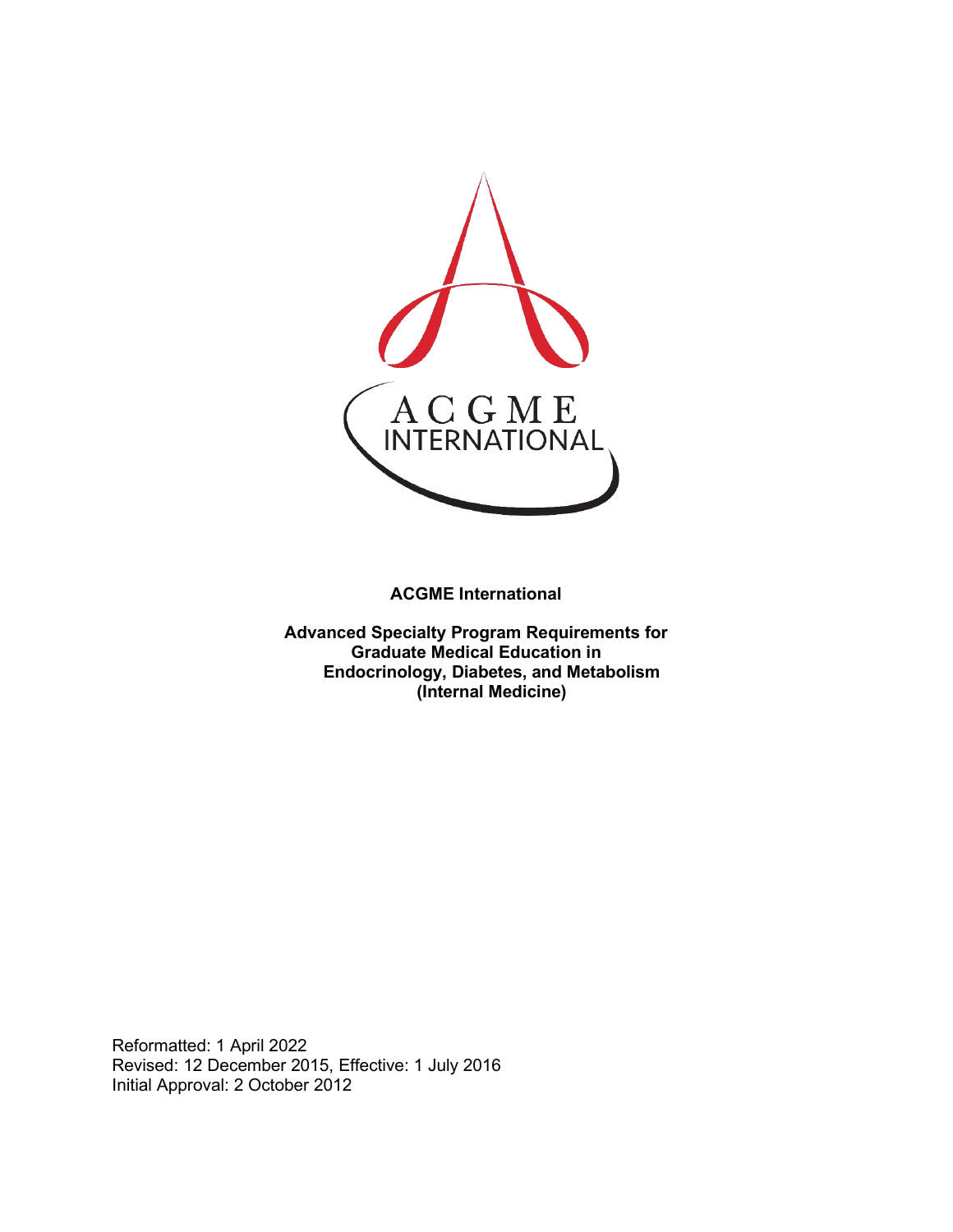#### **ACGME International Specialty Program Requirements for Graduate Medical Education in Endocrinology, Diabetes, and Metabolism (Internal Medicine)**

#### **Int. Introduction**

*Background and Intent: Programs must achieve and maintain Foundational Accreditation according to the ACGME-I Foundational Requirements prior to receiving Advanced Specialty Accreditation. The Advanced Specialty Requirements noted below complement the ACGME-I Foundational Requirements. For each section, the Advanced Specialty Requirements should be considered together with the Foundational Requirements.*

### **Int. I. Definition and Scope of the Specialty**

The medical specialty of endocrinology, diabetes, and metabolism focuses on the endocrine system, its diseases, and hormones; the integration of developmental events, such as proliferation, growth, and differentiation, including histogenesis and organogenesis; and the coordination of metabolism, respiration, excretion, movement, reproduction, and sensory perception, which depend on chemical cues and substances synthesized and secreted by specialized cells.

### **Int. II. Duration of Education**

Int. II.A. The educational program in endocrinology, diabetes, and metabolism must be 24 or 36 months in length.

#### **I. Institution**

## **I.A. Sponsoring Institution**

I.A.1. A fellowship in endocrinology, diabetes and metabolism must function as an integral part of ACGME-I-accredited residency in internal medicine.

## **I.B. Participating Sites**

See International Foundational Requirements, Section I.B.

#### **II. Program Personnel and Resources**

#### **II.A. Program Director**

See International Foundational Requirements, Section II.A.

**II.B. Faculty**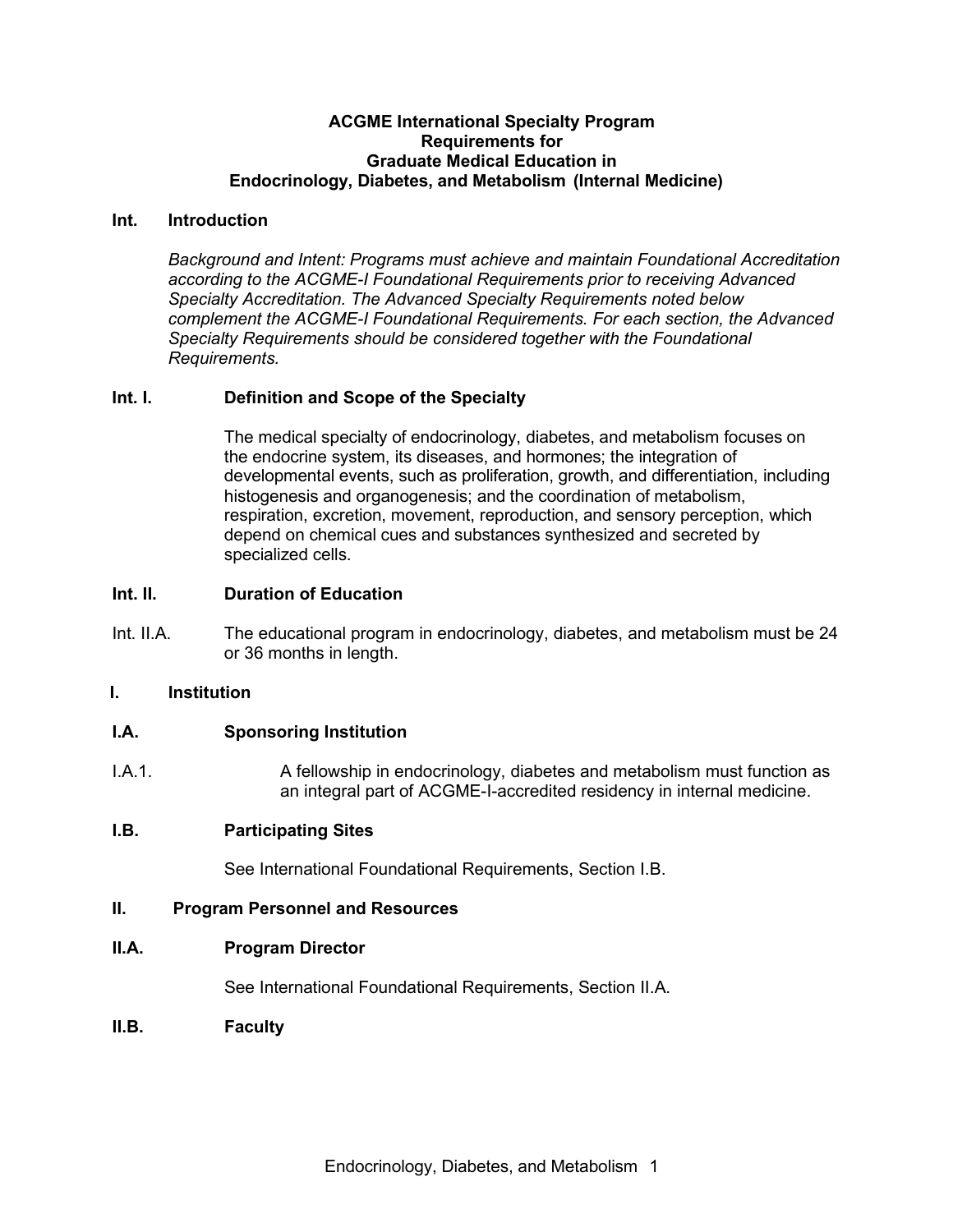II.B.1. Faculty members must teach and supervise the fellows in the performance and interpretation of procedures, and this must be documented in each fellow's record, including indications, outcomes, diagnoses, and supervisor(s).

## **II.C. Other Program Personnel**

II.C.1. There must be a close working relationship with dietary and/or nutrition services, as well as with specialists in general surgery, nephrology, neurological surgery, neurology, obstetrics and gynecology, ophthalmology, pediatrics, podiatry, and urology.

# **II.D. Resources**

| II.D.1.   | Laboratory and imaging services must be available, including:                  |
|-----------|--------------------------------------------------------------------------------|
| II.D.1.a) | a complete biochemistry laboratory and facilities for hormone<br>immunoassays; |
| II.D.1.b) | access to karyotyping and immunohistologic studies; and,                       |
| II.D.1.c  | nuclear, ultrasound, and radiologic facilities, to include bone<br>density.    |

# **III. Fellow Appointment**

# **III.A. Eligibility Criteria**

III.A.1. Prior to appointment in the program, fellows should have completed an ACGME-I-accredited residency program in internal medicine, or an internal medicine residency program acceptable to the Sponsoring Institution's Graduate Medical Education Committee.

## **III.B. Number of Fellows**

See International Foundational Requirements, Section III.B.

# **IV. Specialty-Specific Educational Program**

# **IV.A. ACGME-I Competencies**

- IV.A.1. The program must integrate the following ACGME-I Competencies into the curriculum.
- IV.A.1.a) Professionalism
- IV.A.1.a).(1) Fellows must demonstrate a commitment to professionalism and an adherence to ethical principles.
- IV.A.1.b) Patient Care and Procedural Skills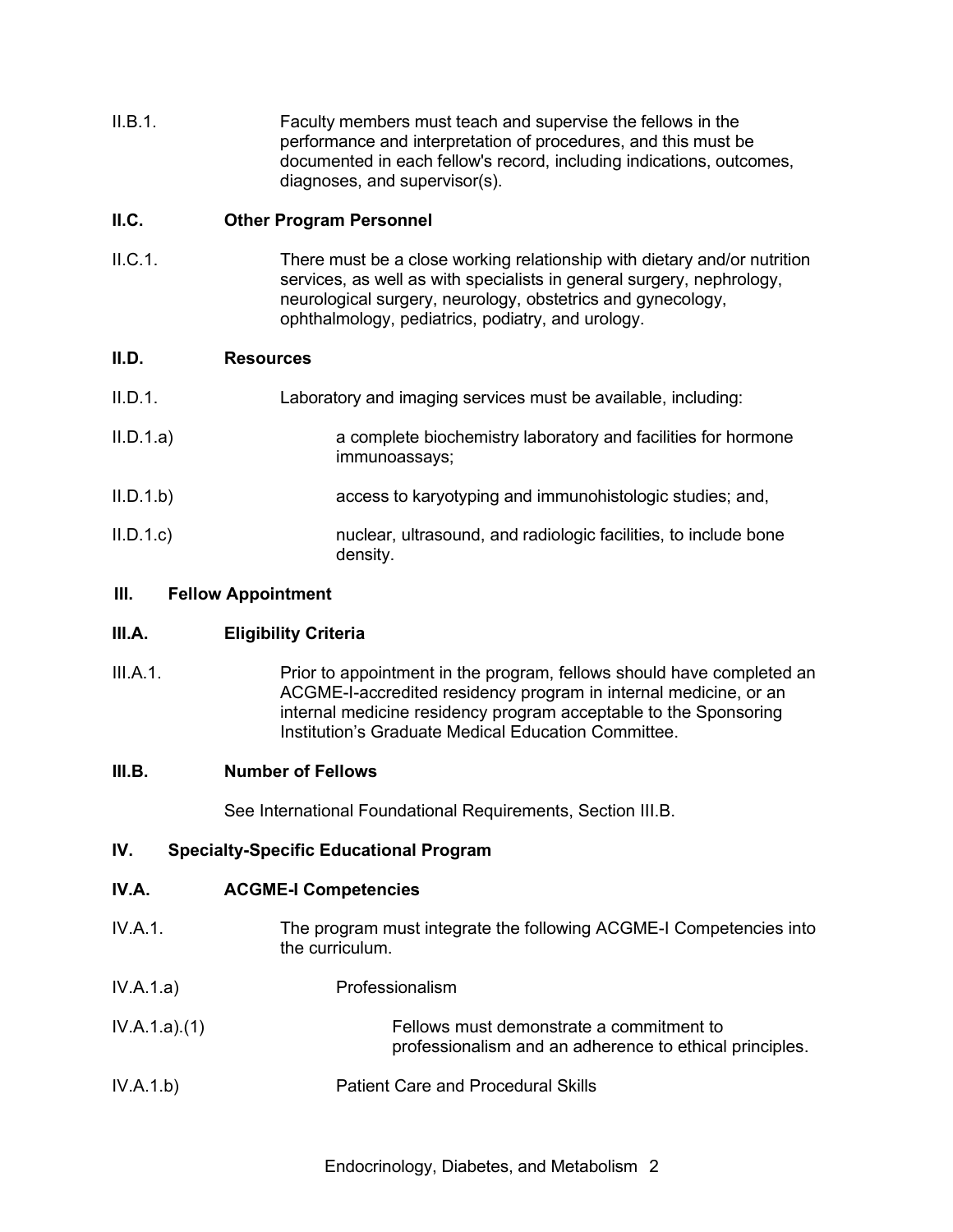| IV.A.1.b)(1)         | Fellows must provide patient care that is compassionate,<br>appropriate, and effective for the treatment of health<br>problems and the promotion of health. Fellows must<br>demonstrate competence in:      |
|----------------------|-------------------------------------------------------------------------------------------------------------------------------------------------------------------------------------------------------------|
| IV.A.1.b)(1)(a)      | the practice of health promotion, disease<br>prevention, diagnosis, care, and treatment<br>programs of patients of each gender, from<br>adolescence to old age, during health and all stages<br>of illness; |
| IV.A.1.b)(1)(b)      | the evaluation and management of hormonal<br>problems, including diseases, infections,<br>neoplasms, and other causes of dysfunction of the<br>following endocrine organs:                                  |
| IV.A.1.b)(1)(b)(i)   | adrenal cortex and medulla;                                                                                                                                                                                 |
| IV.A.1.b)(1)(b)(ii)  | hypothalamus and pituitary;                                                                                                                                                                                 |
| IV.A.1.b)(1)(b)(iii) | ovaries and testes;                                                                                                                                                                                         |
| IV.A.1.b)(1)(b)(iv)  | pancreatic islets;                                                                                                                                                                                          |
| IV.A.1.b)(1)(b)(v)   | parathyroid; and,                                                                                                                                                                                           |
| IV.A.1.b)(1)(b)(vi)  | thyroid.                                                                                                                                                                                                    |
| IV.A.1.b)(1)(c)      | the care of patients with Type 1 and Type 2<br>diabetes, including:                                                                                                                                         |
| IV.A.1.b)(1)(c)(i)   | diabetes detection and management during<br>pregnancy;                                                                                                                                                      |
| IV.A.1.b)(1)(c)(ii)  | evaluation and management of acute, life-<br>threatening complications of hyper- and<br>hypoglycemia;                                                                                                       |
| IV.A.1.b)(1)(c)(iii) | evaluation and management of intensive<br>insulin therapy in critical care and surgical<br>patients;                                                                                                        |
| IV.A.1.b)(1)(c)(iv)  | intensive management of glycemic control in<br>the ambulatory setting;                                                                                                                                      |
| IV.A.1.b)(1)(c)(v)   | long-term goals, counseling, education, and<br>monitoring;                                                                                                                                                  |
| IV.A.1.b)(1)(c)(vi)  | multidisciplinary diabetes education and<br>treatment programs; and,                                                                                                                                        |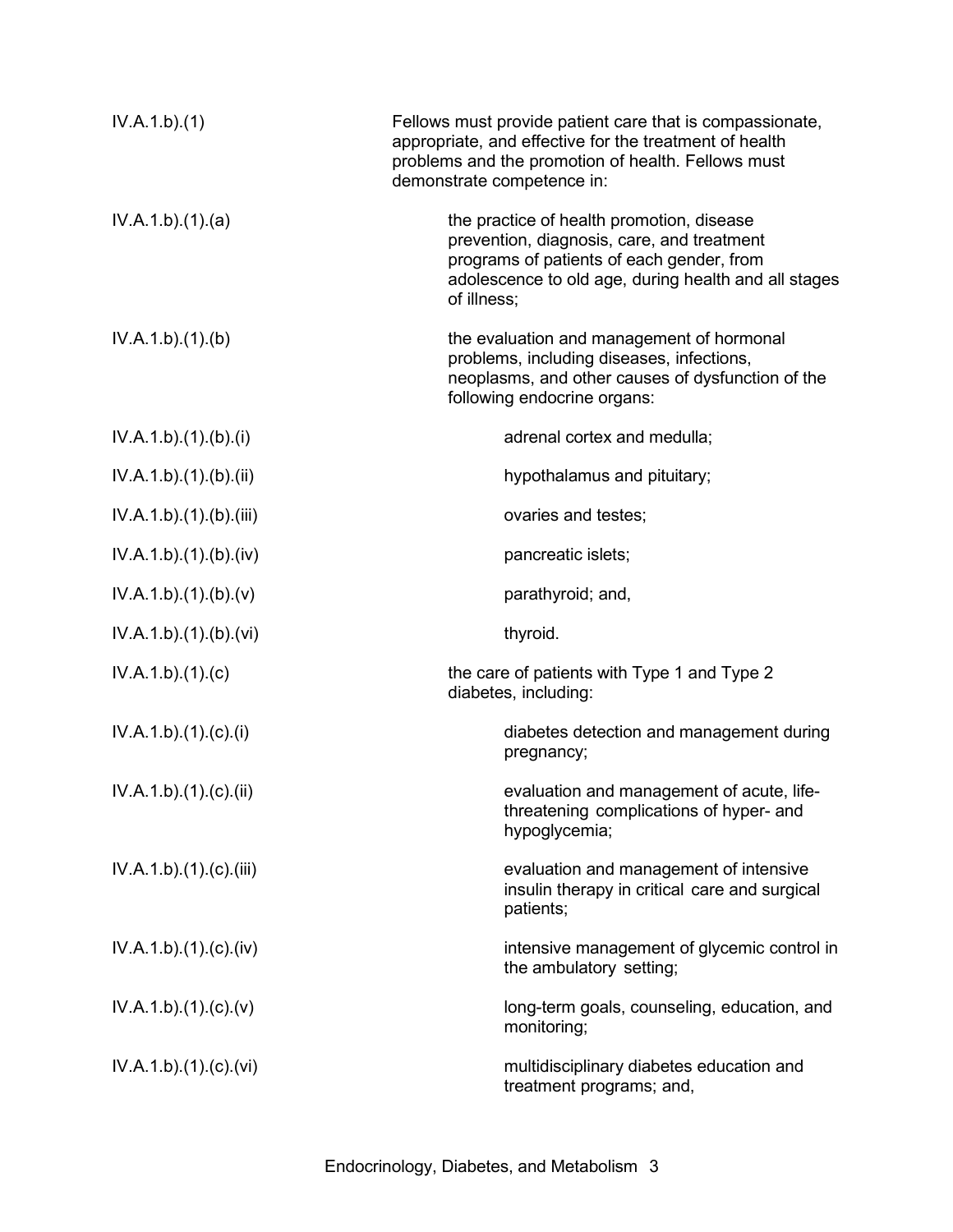| IV.A.1.b)(1)(c)(vii)    | prevention and surveillance of microvascular<br>and macrovascular complications.                                             |
|-------------------------|------------------------------------------------------------------------------------------------------------------------------|
| IV.A.1.b)(1)(d)         | the care of patients with:                                                                                                   |
| IV.A.1.b)(1).(d).(i)    | calcium, phosphorus, and magnesium<br>imbalances;                                                                            |
| IV.A.1.b).(1).(d).(ii)  | disorders of bone and mineral<br>metabolism, with particular emphasis<br>on the diagnosis and management of<br>osteoporosis; |
| IV.A.1.b) (1) (d) (iii) | disorders of fluid, electrolyte, and acid-base<br>metabolism;                                                                |
| IV.A.1.b).(1).(d).(iv)  | gonadal disorders; and,                                                                                                      |
| IV.A.1.b)(1)(d)(v)      | nutritional disorders of obesity, anorexia<br>nervosa, and bulimia.                                                          |
| IV.A.1.b)(1)(e)         | performing:                                                                                                                  |
| IV.A.1.b)(1)(e)(i)      | diagnosis and management of ectopic<br>hormone production;                                                                   |
| IV.A.1.b)(1)(e)(ii)     | diagnosis and management of lipid and<br>lipoprotein disorders;                                                              |
| IV.A.1.b) (1) (e) (iii) | genetic screening and counseling for<br>endocrine and metabolic disorders;                                                   |
| IV.A.1.b) (1) (e) (iv)  | interpretation of hormone assays;                                                                                            |
| IV.A.1.b)(1)(e)(v)      | interpretation of laboratory studies, including<br>the effects of non-endocrine disorders on<br>these studies;               |
| IV.A.1.b)(1)(e)(vi)     | interpretation of radiologic studies for<br>diagnosis and treatment of endocrine and<br>metabolic diseases, including:       |
| IV.A.1.b)(1)(e)(vi)(a)  | computed tomography (CT);                                                                                                    |
| IV.A.1.b)(1)(e)(vi)(b)  | magnetic resonance imaging (MRI);                                                                                            |
| IV.A.1.b)(1)(e)(vi)(c)  | quantification of bone density;                                                                                              |
| IV.A.1.b)(1)(e)(vi)(d)  | radionuclide localization of endocrine<br>tissue; and,                                                                       |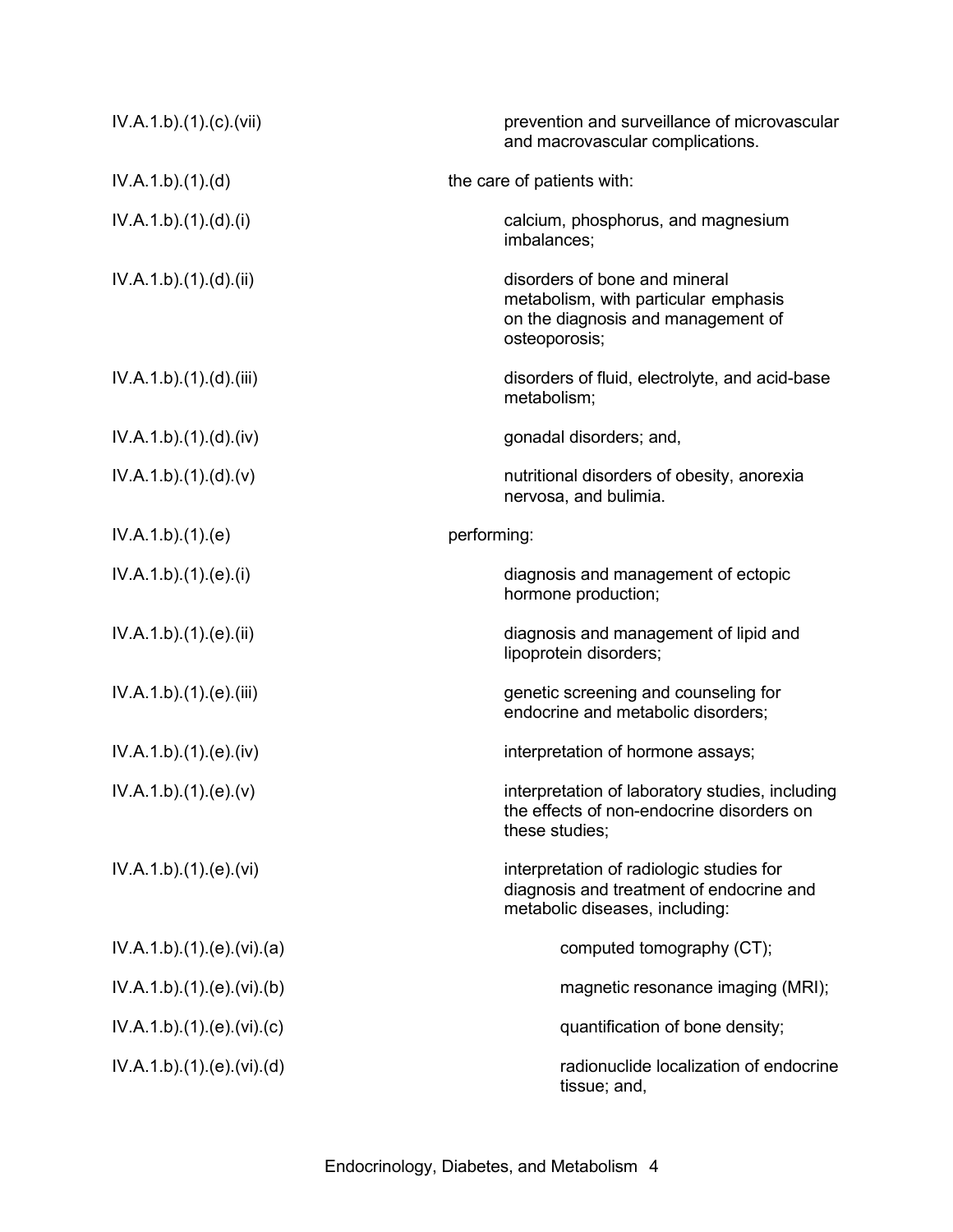| IV.A.1.b).(1).(e).(vi).(e)  | ultrasonography of the soft tissues of<br>the neck.                                                                                                                                                                                                                                              |
|-----------------------------|--------------------------------------------------------------------------------------------------------------------------------------------------------------------------------------------------------------------------------------------------------------------------------------------------|
| IV.A.1.b)(1)(e)(vii)        | performance and interpretation of stimulation<br>and suppression tests; and,                                                                                                                                                                                                                     |
| IV.A.1.b)(1)(e)(viii)       | thyroid fine needle biopsy.                                                                                                                                                                                                                                                                      |
| IV.A.1.c                    | <b>Medical Knowledge</b>                                                                                                                                                                                                                                                                         |
| $IV.A.1.c.$ (1)             | Fellows must demonstrate knowledge of established and<br>evolving biomedical clinical, epidemiological, and social-<br>behavioral sciences, as well as the application of this<br>knowledge to patient care. Fellows must demonstrate<br>knowledge of:                                           |
| $IV.A.1.c.$ $(1).$ $(a)$    | the scientific method of problem solving, and<br>evidence-based decision-making;                                                                                                                                                                                                                 |
| IV.A.1.c)(1)(b)             | indications, contraindications, and techniques for,<br>and limitations, complications, and interpretation of<br>results of those diagnostic and therapeutic<br>procedures integral to the discipline, including the<br>appropriate indications for and use of screening<br>tests and procedures; |
| $IV.A.1.c$ ). $(1).$ (c)    | basic laboratory techniques, including quality<br>control, quality assurance, and proficiency<br>standards;                                                                                                                                                                                      |
| IV.A.1.c).(1).(d)           | biochemistry and physiology, including cell and<br>molecular biology, as they relate to endocrinology,<br>diabetes, and metabolism;                                                                                                                                                              |
| $IV.A.1.c$ . $(1).$ (e)     | developmental endocrinology, including growth and<br>endocrinology, diabetes, growth and development,<br>sexual differentiation, and pubertal maturation;                                                                                                                                        |
| $IV.A.1.c$ ). $(1)$ . $(f)$ | endocrine adaptations and maladaptations to<br>systemic diseases;                                                                                                                                                                                                                                |
| IV.A.1.c)(1)(g)             | endocrine aspects of psychiatric diseases;                                                                                                                                                                                                                                                       |
| $IV.A.1.c$ . $(1).(h)$      | endocrine physiology and pathophysiology in<br>systemic diseases and principles of hormone action;                                                                                                                                                                                               |
| $IV.A.1.c$ ). $(1).$        | genetics as it relates to endocrine diseases;                                                                                                                                                                                                                                                    |
| IV.A.1.c)(1)(j)             | parenteral nutrition support;                                                                                                                                                                                                                                                                    |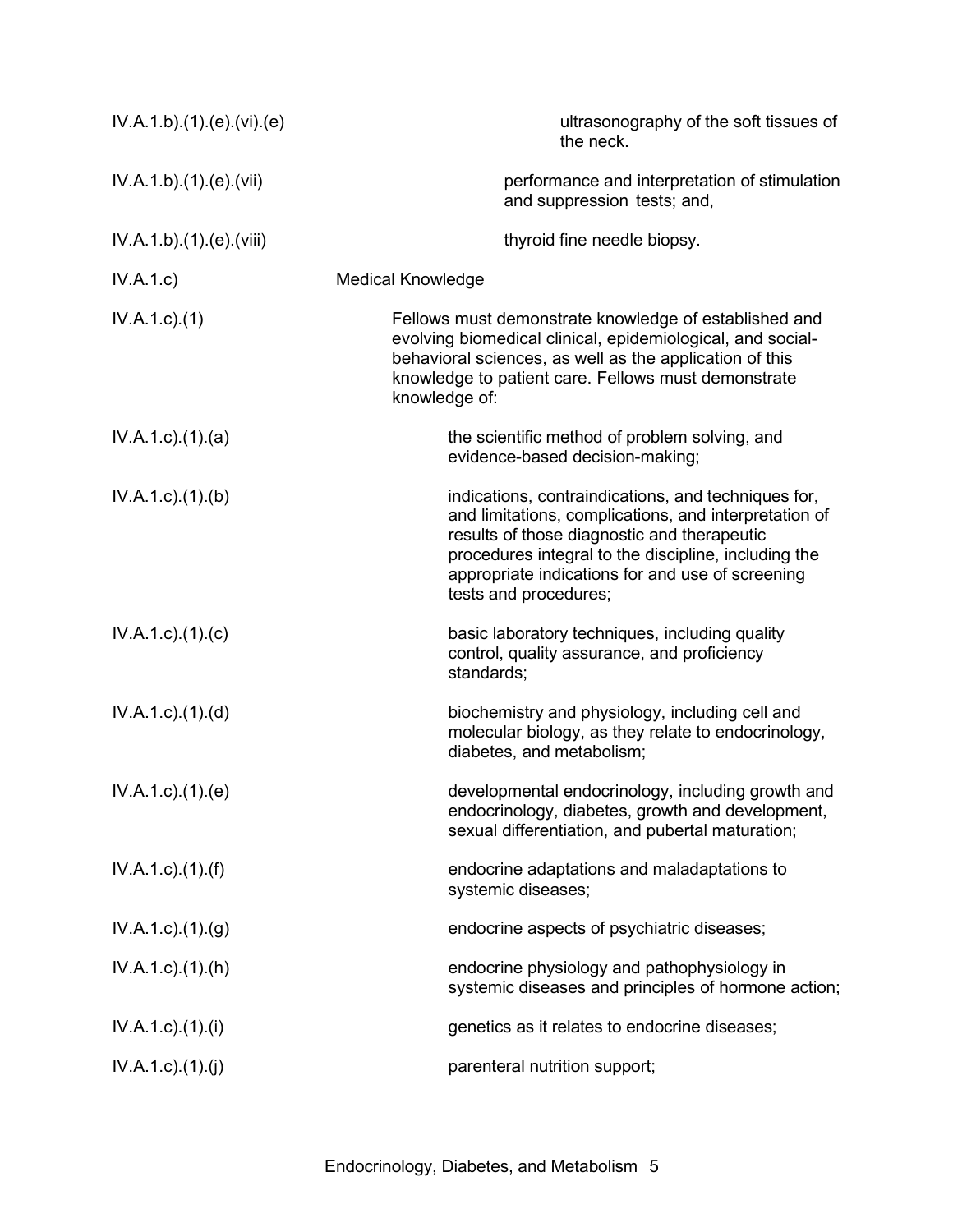| $IV.A.1.c$ . $(1).$ $(k)$ | pathogenesis and epidemiology of diabetes<br>mellitus;                                                                                                                                                                                                                     |
|---------------------------|----------------------------------------------------------------------------------------------------------------------------------------------------------------------------------------------------------------------------------------------------------------------------|
| $IV.A.1.c$ ). $(1).$      | signal transduction pathways and biology of<br>hormone receptors; and,                                                                                                                                                                                                     |
| $IV.A.1.c$ . $(1).$ $(m)$ | whole organ and islet cell pancreatic<br>transplantation.                                                                                                                                                                                                                  |
| IV.A.1.d)                 | Practice-based Learning and Improvement                                                                                                                                                                                                                                    |
| IV.A.1.d)(1)              | Fellows must demonstrate the ability to investigate and<br>evaluate their care of patients, to appraise and assimilate<br>scientific evidence, and to continuously improve patient<br>care based on constant self-evaluation and lifelong<br>learning.                     |
| IV.A.1.e)                 | Interpersonal and Communication Skills                                                                                                                                                                                                                                     |
| IV.A.1.e. (1)             | Fellows must demonstrate interpersonal and<br>communication skills that result in the effective exchange<br>of information and collaboration with patients, their<br>families, and health professionals. Fellows must:                                                     |
| IV.A.1.e. (1). (a)        | demonstrate competence in educating patients<br>about the rationale and technique for, and<br>complications of, thyroid biopsy.                                                                                                                                            |
| IV.A.1.f)                 | <b>Systems-based Practice</b>                                                                                                                                                                                                                                              |
| IV.A.1.f)(1)              | Fellows must demonstrate an awareness of and<br>responsiveness to the larger context and system of health<br>care, including the social determinates of health, as well as<br>the ability to call effectively on other resources in the<br>system to produce optimal care. |
| IV.B.                     | <b>Regularly Scheduled Educational Activities</b>                                                                                                                                                                                                                          |
|                           | See International Foundational Requirements, Section IV.B.                                                                                                                                                                                                                 |
| IV.C.                     | <b>Clinical Experiences</b>                                                                                                                                                                                                                                                |
| IV.C.1.                   | At least 12 months must be devoted to clinical experiences.                                                                                                                                                                                                                |
| IV.C.2.                   | Fellows must participate in training using simulation.                                                                                                                                                                                                                     |
| IV.C.3.                   | Fellows must have experience in the role of an endocrinology consultant<br>in both the inpatient and ambulatory settings.                                                                                                                                                  |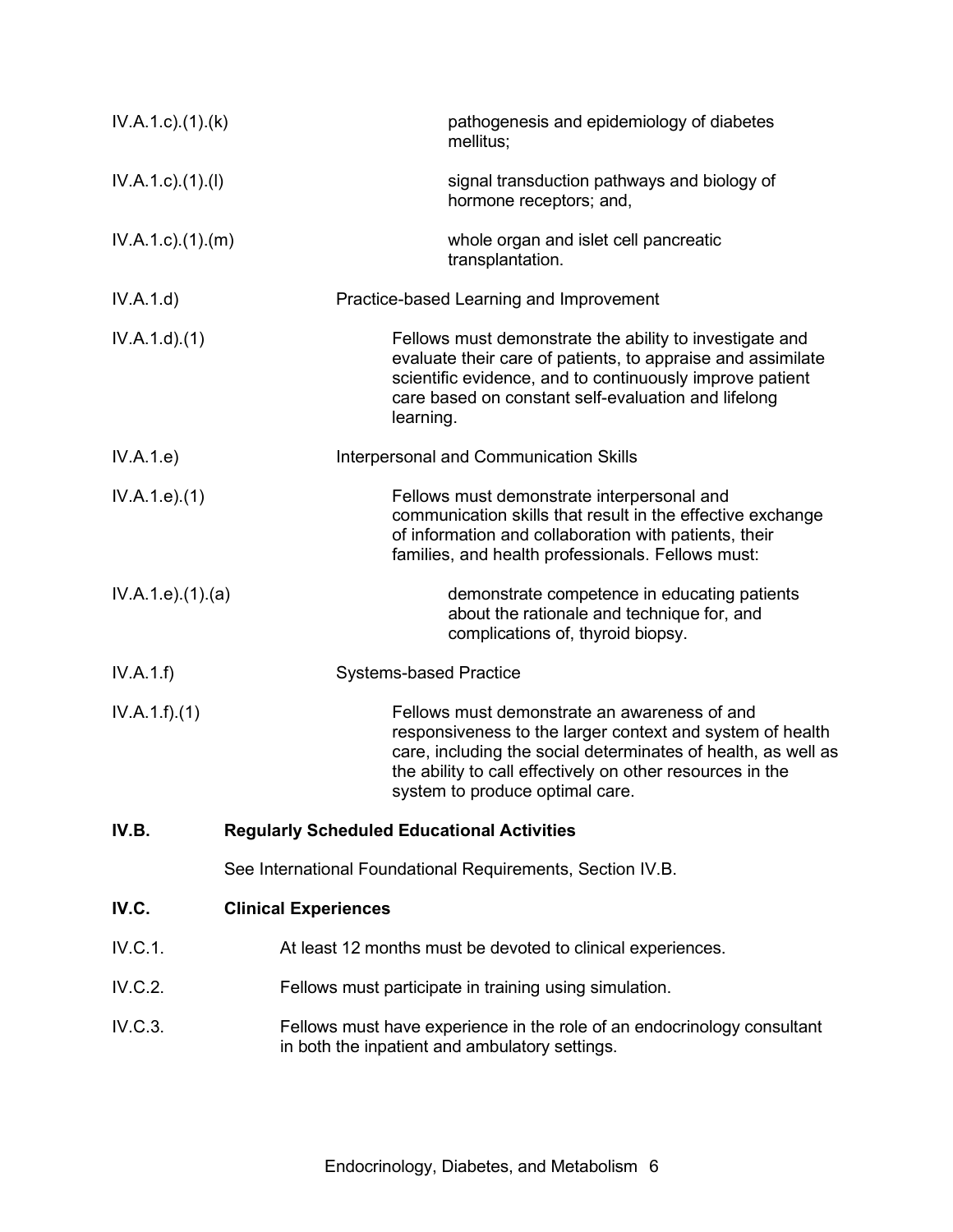| IV.C.4.                 | Fellows should have a structured continuity ambulatory clinic experience<br>that exposes them to the breadth and depth of endocrinology, diabetes,<br>and metabolism. |
|-------------------------|-----------------------------------------------------------------------------------------------------------------------------------------------------------------------|
| IV.C.4.a)               | This should include an appropriate distribution of patients of each<br>gender and a diversity of ages.                                                                |
| IV.C.4.b)               | This experience should average two half-days each week<br>throughout the educational program.                                                                         |
| IV.C.4.b)(1)            | Each fellow should, on average, be responsible for four to<br>eight patients during each half-day session.                                                            |
| IV.C.4.b)(1)(a)         | Each fellow should, on average, be responsible for<br>no more than eight to 12 patients during each half-<br>day ambulatory session.                                  |
| IV.C.4.c)               | The continuing patient care experience should not be interrupted<br>by more than one month, excluding a fellow's vacation.                                            |
| IV.D.                   | <b>Scholarly Activity</b>                                                                                                                                             |
|                         | See International Foundational Requirements, Section IV.D.                                                                                                            |
| V.<br><b>Evaluation</b> |                                                                                                                                                                       |
|                         | See International Foundational Requirements, Section V.                                                                                                               |
| VI.                     | The Learning and Working Environment                                                                                                                                  |
| VI.A.                   | <b>Principles</b>                                                                                                                                                     |
|                         | See International Foundational Requirements, Section VI.A.                                                                                                            |
| VI.B.                   | <b>Patient Safety</b>                                                                                                                                                 |
|                         | See International Foundational Requirements, Section VI.B.                                                                                                            |
| VI.C.                   | <b>Quality Improvement</b>                                                                                                                                            |
|                         | See International Foundational Requirements, Section VI.C.                                                                                                            |
| VI.D.                   | <b>Supervision and Accountability</b>                                                                                                                                 |
| VI.D.1.                 | Direct supervision of procedures performed by each fellow must occur<br>until competence has been acquired and documented by the program<br>director.                 |
| VI.E.                   | Professionalism                                                                                                                                                       |
|                         | See International Foundational Requirements, Section VI.E.                                                                                                            |

Endocrinology, Diabetes, and Metabolism 7